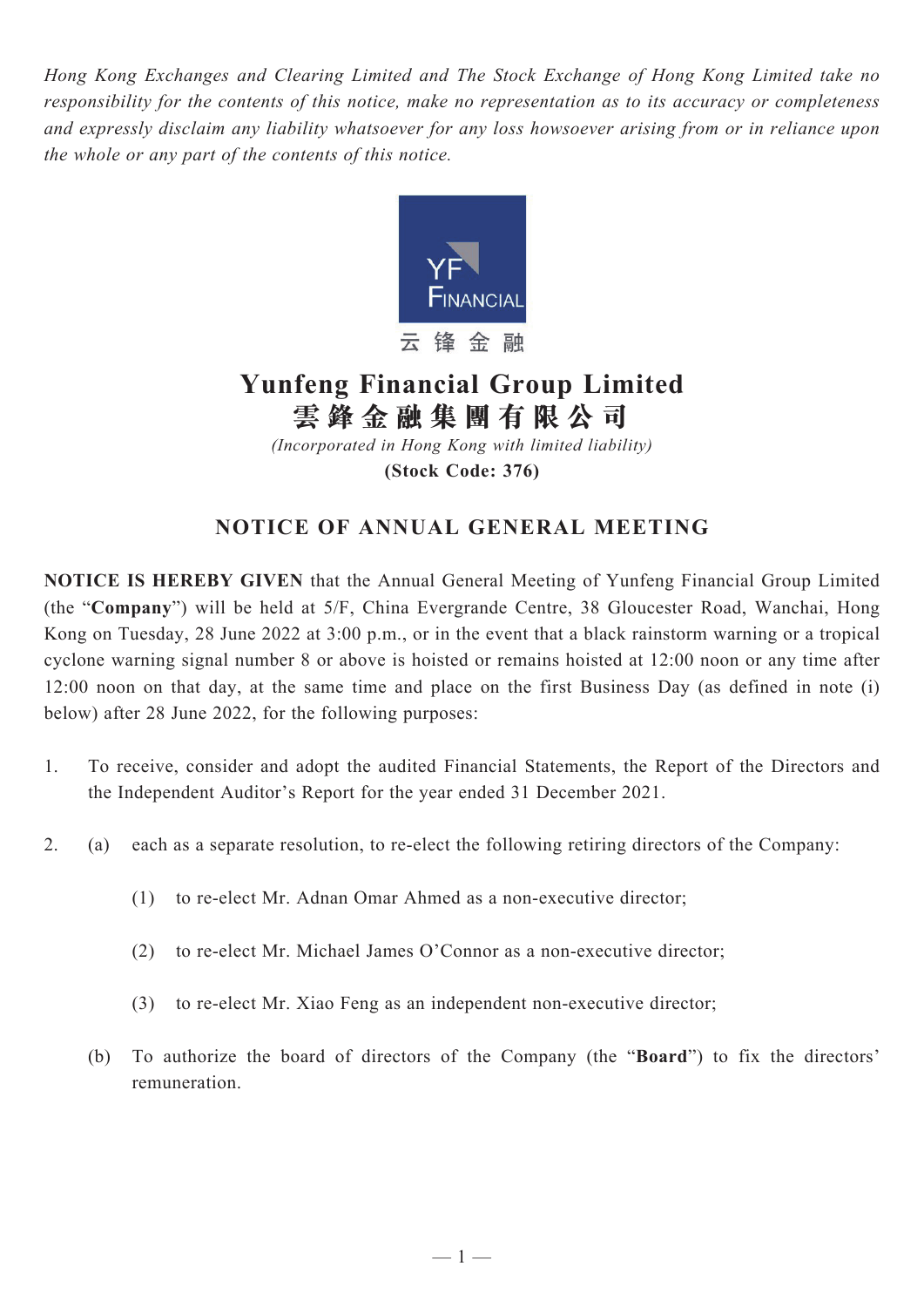3. To re-appoint KPMG as the independent auditor of the Company and to authorize the Board to fix their remuneration.

As special business, to consider and, if thought fit, pass, with or without modifications, the following resolutions which will be proposed as ordinary resolutions:

#### **ORDINARY RESOLUTIONS**

### 4. "**THAT**:

- (i) subject to paragraph (iii) below and pursuant to Sections 140 and 141 of the Companies Ordinance, the exercise by the Directors during the Relevant Period (as hereinafter defined) of all the powers of the Company to allot, issue or otherwise deal with any additional shares of the Company and to make or grant offers, agreements, options and other rights or issue warrants which may require the exercise of such powers be and is hereby generally and unconditionally approved;
- (ii) the approval in paragraph (i) above shall authorize the Directors during the Relevant Period to make or grant offers, agreements, options and other rights or issue warrants which may require the exercise of the powers of the Company referred to in that paragraph at any time during or after the end of the Relevant Period;
- (iii) the total number of additional shares of the Company which may be allotted, issued or otherwise dealt with by the Directors during the Relevant Period pursuant to paragraph (i) above, otherwise than pursuant to a Rights Issue (as hereinafter defined) or an issue of shares pursuant to the exercise of subscription rights attaching to any warrants issued by the Company or of any options which may be granted under any share option scheme or any other option scheme or similar arrangement for the time being adopted for the grant or issue to the grantees as specified in such scheme or similar arrangement of shares or rights to acquire shares or any scrip dividend schemes or similar arrangements providing for the allotment and issue of shares in lieu of the whole or part of a dividend on shares in accordance with the articles of association of the Company or a specific authority granted by the shareholders of the Company in general meeting, shall not exceed 20% of the total number of shares of the Company in issue as at the date of passing this resolution, and the said approval shall be limited accordingly provided that if any subsequent consolidation or subdivision of shares of the Company is effected, the maximum number of shares that may be allotted and issued pursuant to the said approval as a percentage of the total number of issued shares of the Company immediately before and after such consolidation or subdivision shall be the same and such maximum number of shares of the Company shall be adjusted accordingly, and the said approval shall be limited accordingly;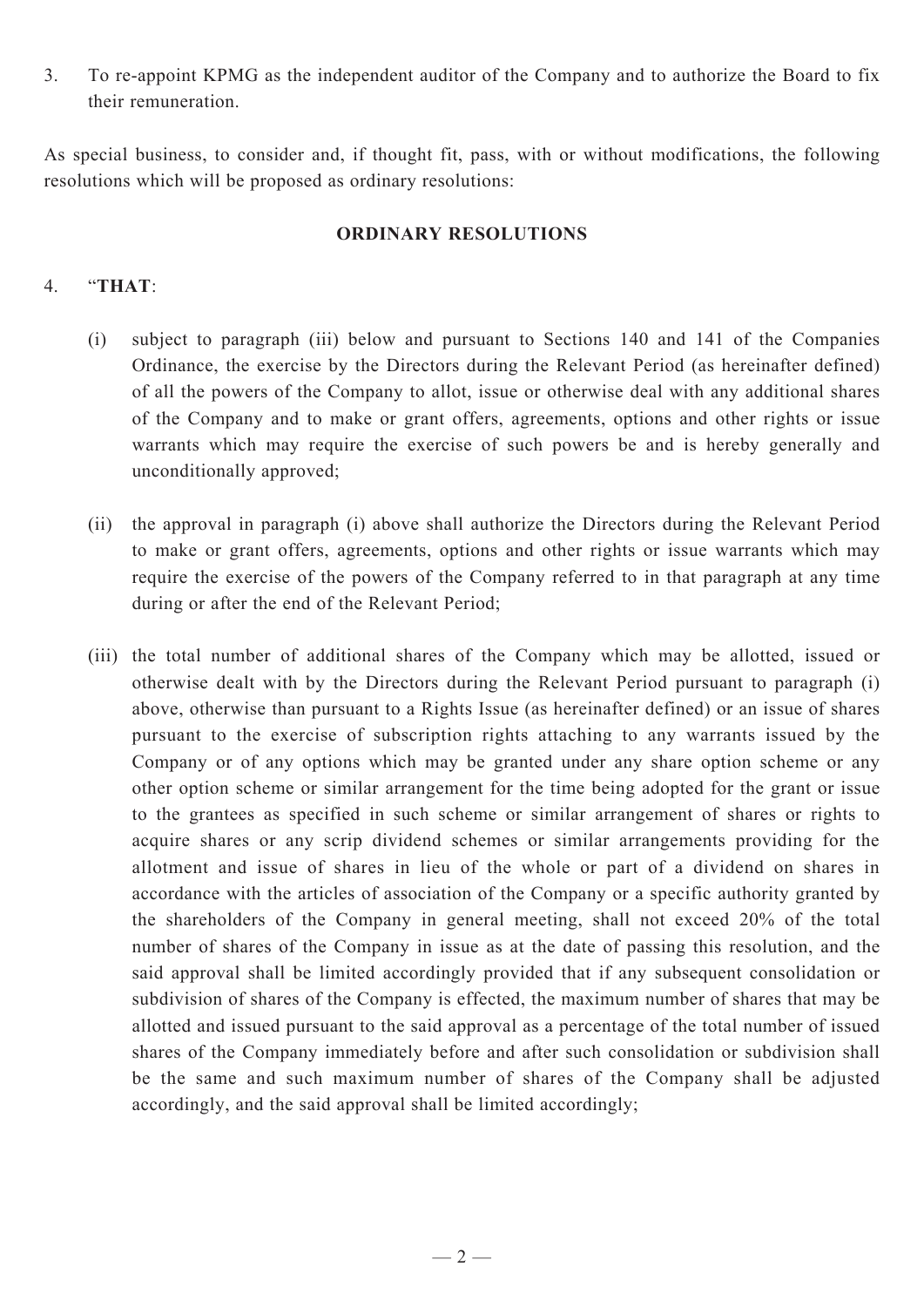- (iv) for the purpose of this resolution:
	- (a) "Relevant Period" means the period from the passing of this resolution until whichever is the earlier of:
		- (1) the conclusion of the next annual general meeting of the Company;
		- (2) the expiration of the period within which the next annual general meeting of the Company is required by the articles of association of the Company or by law to be held; and
		- (3) the revocation or variation of the authority given under this resolution by an ordinary resolution of the shareholders of the Company in a general meeting; and
	- (b) "Rights Issue" means an offer of shares of the Company or an offer of warrants, options or other securities giving rights to subscribe for shares of the Company, open for a period fixed by the Directors, to holders of shares of the Company whose names appear on the register of members of the Company on a fixed record date in proportion to their holdings of shares (subject to such exclusions or other arrangements as the Directors may deem necessary or expedient in relation to fractional entitlements or having regard to any restrictions or obligations under the laws of or the requirements of any recognized regulatory body or any stock exchange in, any territory applicable to the Company)."

## 5. "**THAT**:

- (i) subject to paragraph (ii) below, the exercise by the Directors during the Relevant Period (as hereinafter defined) of all the powers of the Company to buy back shares on The Stock Exchange of Hong Kong Limited be and is hereby generally and unconditionally approved;
- (ii) the total number of shares of the Company which may be bought back pursuant to the approval in paragraph (i) above shall not exceed 10% of the total number of shares in issue as at the date of passing this resolution, and the said approval shall be limited accordingly provided that if any subsequent consolidation or subdivision of shares is effected, the maximum number of shares that may be bought back pursuant to the said approval as a percentage of the total number of issued shares immediately before and after such consolidation or subdivision shall be the same and such maximum number of shares shall be adjusted accordingly;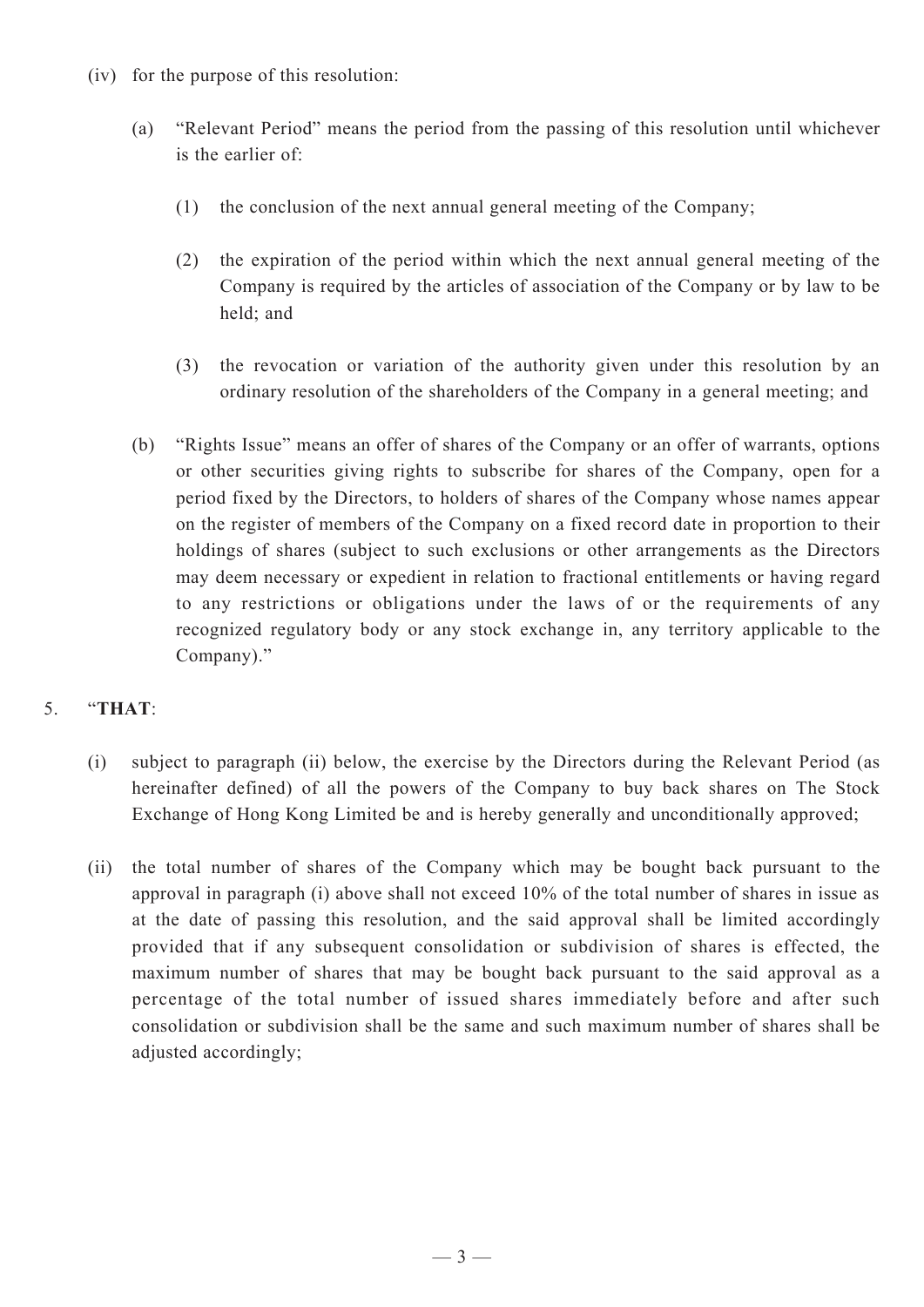- (iii) for the purpose of this resolution:
	- (a) "Relevant Period" means the period from the passing of this resolution until whichever is the earlier of:
		- (1) the conclusion of the next annual general meeting of the Company;
		- (2) the expiration of the period within which the next annual general meeting of the Company is required by the articles of association of the Company or by law to be held; and
		- (3) the revocation or variation of the authority given under this resolution by an ordinary resolution of the shareholders of the Company in a general meeting; and
	- (b) "Shares" means shares of all classes of the Company and warrants and other securities issued by the Company which carry a right to subscribe or purchase shares of the Company."
- 6. "**THAT** conditional upon the passing of Ordinary Resolutions No. 4 and No. 5 set out above, the general mandate to the Directors to exercise the powers of the Company to allot, issue and otherwise deal with additional shares of the Company and to make, issue or grant offers, agreements, options and/or warrants which might require the exercise of such powers in accordance with Ordinary Resolution No. 4 above be and is hereby extended by the addition to the total number of shares of the Company (which may be allotted or agreed conditionally or unconditionally to be allotted by the Directors) pursuant to such general mandate, an amount representing the total number of shares of the Company bought back by the Company pursuant to the exercise by the Directors in accordance with Ordinary Resolution No. 5 above of the powers of the Company to buy back such shares, provided that such extended number shall not exceed 10% of the total number of shares of the Company in issue as at the date of passing this resolution (such total number to be subject to adjustment in the case of any consolidation or subdivision of any of shares of the Company into a smaller or larger number of shares of the Company respectively after the passing of this resolution)."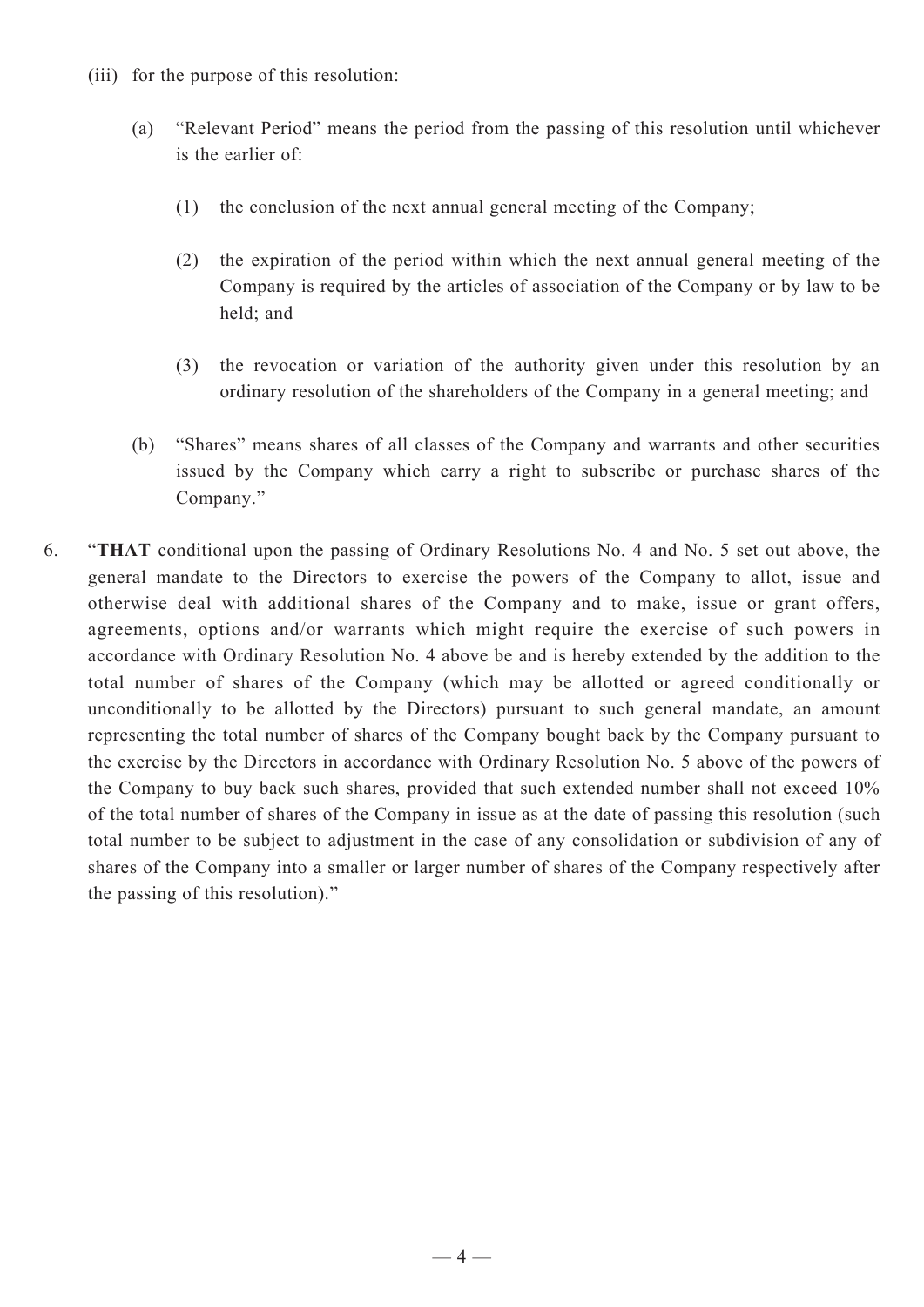- 7. "**THAT**, subject to and conditional upon the Listing Committee of The Stock Exchange of Hong Kong Limited (the "**Stock Exchange**") granting approval for the listing of, and permission to deal in, the shares of the Company ("**Shares**") which may fall to be issued and allotted pursuant to the exercise of any options which may be granted under the new share option scheme of the Company (the "**Share Option Scheme**"), the rules of which are contained in the document marked "A" produced to this meeting and signed by the chairman of this meeting for identification purpose, the Share Option Scheme be and is hereby approved and adopted and the directors of the Company be and are hereby authorised to take all such steps and attend all such matters, approve and execute (whether under hand or under seal) such documents and do such other things, for and on behalf of the Company, as the directors of the Company may consider necessary, desirable or expedient to effect and implement the Share Option Scheme, including without limitation,
	- a. administering the Share Option Scheme under which options will be granted to participants eligible under the Share Option Scheme to subscribe for Shares;
	- b. modifying and/or amending the Share Option Scheme from time to time provided that such modification and/or amendment is effected in accordance with the provisions of the Share Option Scheme relating to modification and/or amendment and the requirements of the Rules Governing the Listing of Securities on the Stock Exchange ("**Listing Rules**");
	- c. granting options to subscribe for Shares under the Share Option Scheme and allotting and issuing from time to time such number of Shares as may be required to be issued pursuant to the exercise of the options that may be granted under the Share Option Scheme and subject to the Listing Rules;
	- d. making application at the appropriate time or times to the Stock Exchange, and any other stock exchanges upon which the issued shares of the Company may for the time being be listed, for the listing of, and permission to deal in, any new shares of the Company or any part thereof that may hereafter from time to time be allotted and issued pursuant to the exercise of the options granted under the Share Option Scheme; and
	- e. consenting, if it so deems fit and expedient, to such conditions, modifications and/or variations as may be required or imposed by the relevant authorities in relation to the Share Option Scheme."

By Order of the Board **Yunfeng Financial Group Limited Cheung David** *Executive Director, Vice Chairman and Chief Executive Officer*

Hong Kong, 2 June 2022

 $-5-$